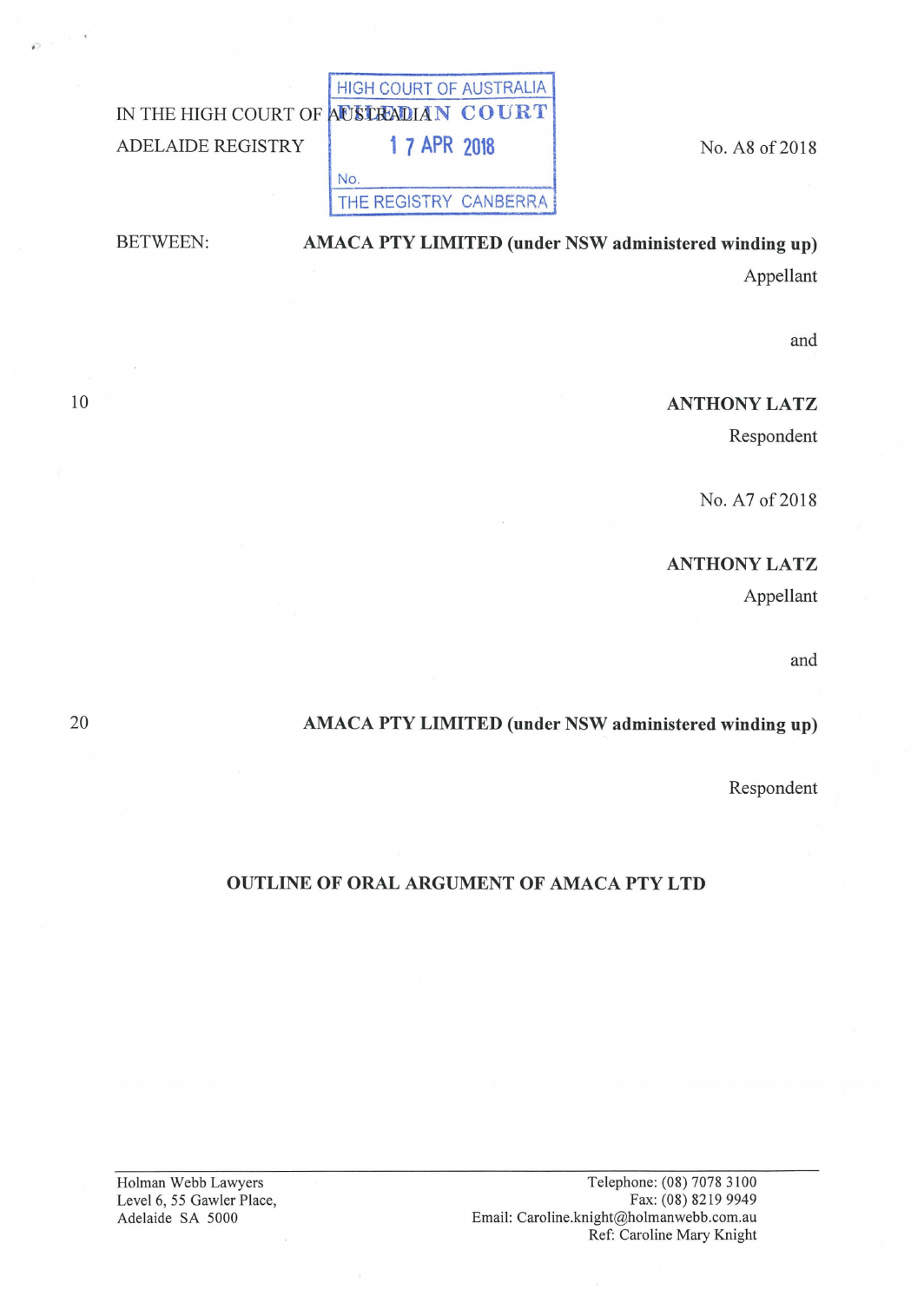#### **Part 1: Certification of Amaca Pty Ltd (Amaca) as to internet publication**

1. This outline is in a form suitable for publication on the internet.

#### **Part 11: Outline of propositions to be advanced in oral argument**

- 2. *Summary:* In his negligence action against Amaca, Mr Latz claims the pecuniary value of two financial benefits which otherwise would have accrued to him in the "lost years" the years of his pre-injury life expectancy during which he will not survive due to Amaca's negligence:
	- a. **Age pension,** payable under the *Social Security Act 1991* (Cth) to persons who live past a certain age, satisfy residency requirements and are of defined limited means.
- 10 b. **State pension,** a pension under a contributory scheme continued by the *Superannuation Act 1988* (SA) **(1988 Act)** - two thirds of the value of which will be payable to Mr Latz's spouse after his death **(reversionary pension).** 
	- 3. Mr Latz's claim should fail, for any or all of the following reasons.
	- 4. *First:* Mr Latz seeks recovery for foregone economic gains, unconnected with any impairment of his earning capacity. Such gains fall outside the scope of compensable loss in actions for negligently-inflicted personal injury.
	- 5. *Second:* foregone economic gains of this kind in the "lost years" represent no loss to the injured plaintiff. Any loss is suffered by the plaintiff's dependants after his or her death.
- 6. *Third:* an injured plaintiffs failure to survive into the "lost years" of itself has never been 20 recognised as compensable in negligence. To determine a pecuniary loss claim in respect of a foregone economic gain in the "lost years", the court would need to place a monetary value on *all* the benefits and burdens of a period of non-existence- the effect of which is to treat death as the compensable injury. The common law should not be so extended.
	- 7. *Fourth:* having regard to the character of the particular rights conferred by the respective statutory schemes, there are good reasons not to treat Mr Latz's failure to receive the age pension and State pension as recoverable economic loss.
	- 8. Alternatively, if Mr Latz may recover damages for the value of his State pension during the "lost years", the reversionary pension should be brought to bear in measuring his loss.
- 9. *Core matters:* The facts concerning the assessment of damages will be reviewed; 30 likewise the terms of the two key statutes.
	- 10. *General principles:* The issues arising for this Court's determination should be approached against the backdrop of five general principles.
	- 11. *First,* the aim of compensation in tort is backward-looking: to put the plaintiff back in the position he or she would have been in had the wrong not been committed. **(AS [29])**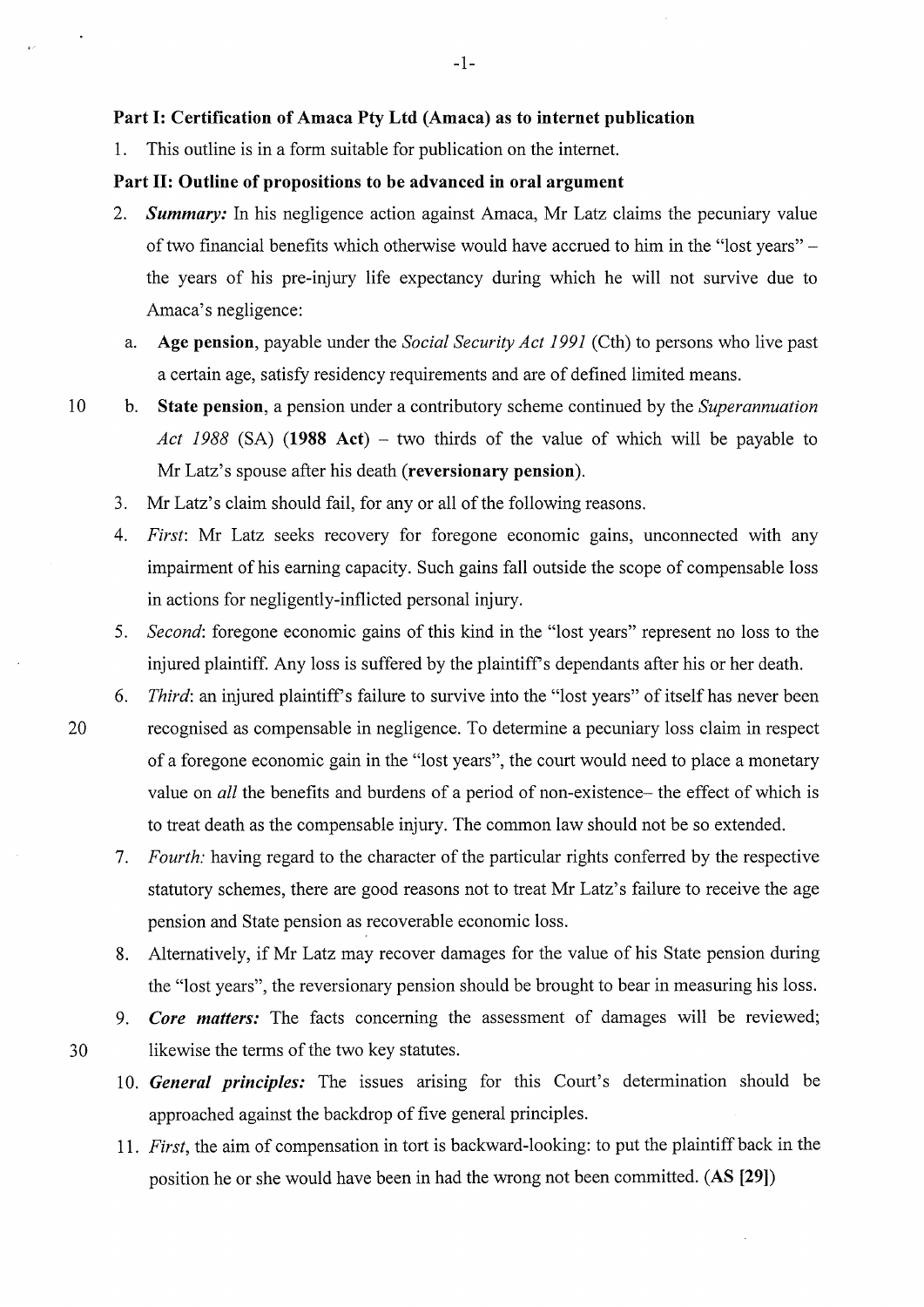- 12. *Second,* the process of identifying and assessing compensable loss in tort is informed by the rationale for the particular tort, its elements and the interests it protects **(AS [30]).**
- 13. *Third,* in determining whether and what a plaintiff may recover in damages for a wrong, it is helpful to separate out three sequential enquiries:
	- a. Identification of loss: What has been lost, and does the law afford compensation for it?
	- b. Method: How does the law compensate for the loss- eg under general damages or as a head of special damage?
	- c. Measure: What is the appropriate assessment of the quantum of the loss? **(AS [31])**
- 14. *Fourth,* whilst the "compensatory principle" plays a foundational role, it is *not* a tool for
- 10 answering the "identification of loss" or "method" enquiries. It shapes the last enquiry: measurement. See *Harriton v Stephens* (2006) 226 CLR 52 at [270]. **(AS [32]-[33]; R[7])** 
	- 15. *Fifth,* tort law compensates injured plaintiffs for the losses *they* suffer- not for losses that their dependants may suffer indirectly by reason of the injury. (AS [29])
	- 16. *CSR v Eddy:* In *CSR Ltd v Eddy* (2005) 226 CLR 1, the plurality exhaustively stated the categories of recoverable loss in claims for negligently-inflicted personal injury: at [28]-[31]; see also at [122] and *Teubner v Humble* (1963) 108 CLR 491 at 505. Putting aside the "undesirable" anomaly of *Grifjiths v Kerkemeyer,* those categories are:
		- a. Non-pecuniary losses, including pain and suffering, and loss of capacity to engage in certain activities: at [29].
- 20 b. Loss of earning capacity which requires consideration of "what moneys could have been produced by the exercise of the [plaintiff's] former earning capacity", such that "financial loss" will ensue: at [30].
	- c. Actual financial loss, being costs/ charges that necessarily "will be incurred": at [31].

17. It follows that an injured plaintiff's lost expectation of receiving future financial benefits, where those benefits are unconnected with any impairment of his/her earning capacity, is not a recoverable head of pecuniary loss within the *CSR v Eddy* categories. **(AS[34]-[37])** 

18. *Skelton, Todorovic and Fitclt:* None of these cases is inconsistent with, or throws doubt upon, the propositions at [16]-[17] above. (AS **[38], [57]; R [3]-[4])** 

19. *Application:* The losses Mr Latz claims in respect of his pensions are not non-pecuniary 30 losses. They are not attributable to impairment of earning capacity - ie of "the personal capacity to earn money from the use of personal skills": G/0 *v Johnson* [1981] 2 NSWLR 617 at 627. This is so even for the State pension, as Mr Latz's *capacity* to earn was long exhausted; and in any event, given that the scheme guarantees no fixed return for previous work, his pension payments are not deferred income. These losses are not

-2-